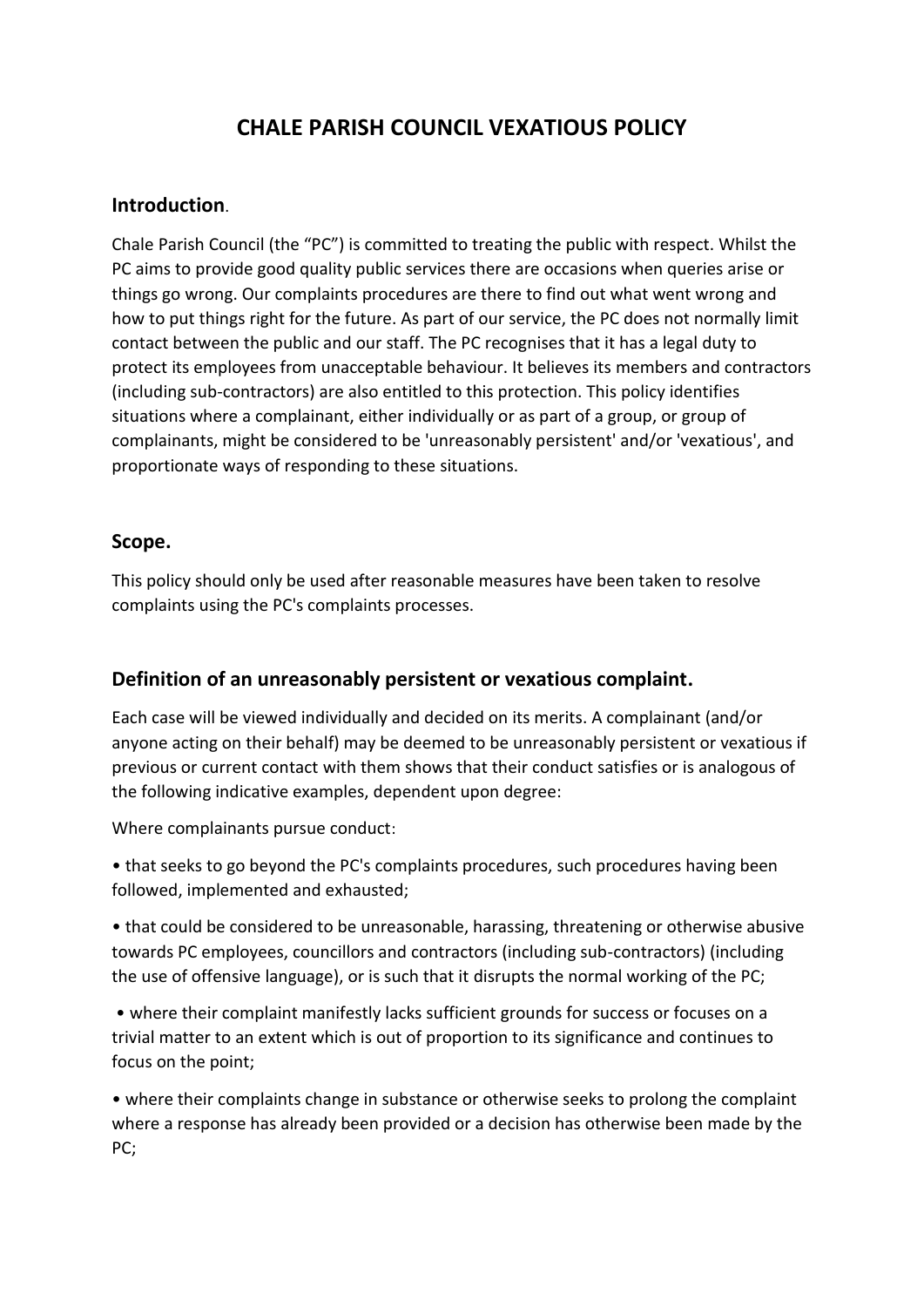- which disregards documented evidence of action;
- having already exhausted their statutory routes of appeal or other legal rights to remedy;

• which does not clearly identify the precise issues which they wish to be investigated, despite reasonable efforts to help the complainant to specify their concerns;

• has involved an excessive number of contacts with the PC, placing unreasonable demands on staff time and resources (including demanding immediate responses) or is otherwise part of a 'scatter gun' approach of parallel complaints on the same issue to multiple organisations;

• makes unsubstantiated complaints against the PC, seeking to have those charged with addressing the issues raised replaced by others;

• that involves submitting falsified documentation from themselves or others or involves misconstruction, subterfuge and/or the covert recording of meetings;

• that seeks action from the PC that is beyond its powers.

### **Process for dealing with unreasonably persistent or vexatious complainants**

Any member or the clerk can initiate this Vexatious Policy referring the conduct in question to the full PC. The PC may decide on the matter itself, or, at its discretion, may delegate it to a Complaints Committee. A Complaints Committee will normally comprise the chairman and two other members, elected ad hoc. If the PC or Complaints Committee (as applicable, the "Deciding Body") decides that the Vexatious Policy should be invoked, the Clerk will send a letter to the complainant (a "Warning Letter"). The Warning Letter will explain to the complainant why their behaviour is considered as unreasonably persistent or vexatious, and warn that, if it continues, the PC may invoke sanctions under its Vexatious Policy. A copy of this Vexatious Policy will be annexed to the Warning Letter. If the complainant persists with their behaviour or pursues other courses of conduct that would also be in breach of this Vexatious Policy, any member or the Clerk can refer the matter back to the Deciding Body which will consider the fresh evidence and decide any sanction/s deemed necessary. The Clerk will then notify the subject in writing of the council's decision, including the sanctions. The PC will notify the Isle of Wight Council of its decision.

#### **Sanctions.**

The Deciding Body will impose sanctions which it considers necessary and proportionate on a case by case basis including the period of time for which such sanctions will apply. Sanctions may include (but are not limited to)

• prohibiting a person from contacting the PC except through a third party;

• advising the complainant that the PC will not reply to, or acknowledge any further contact from them on the specific topic of the complaint;